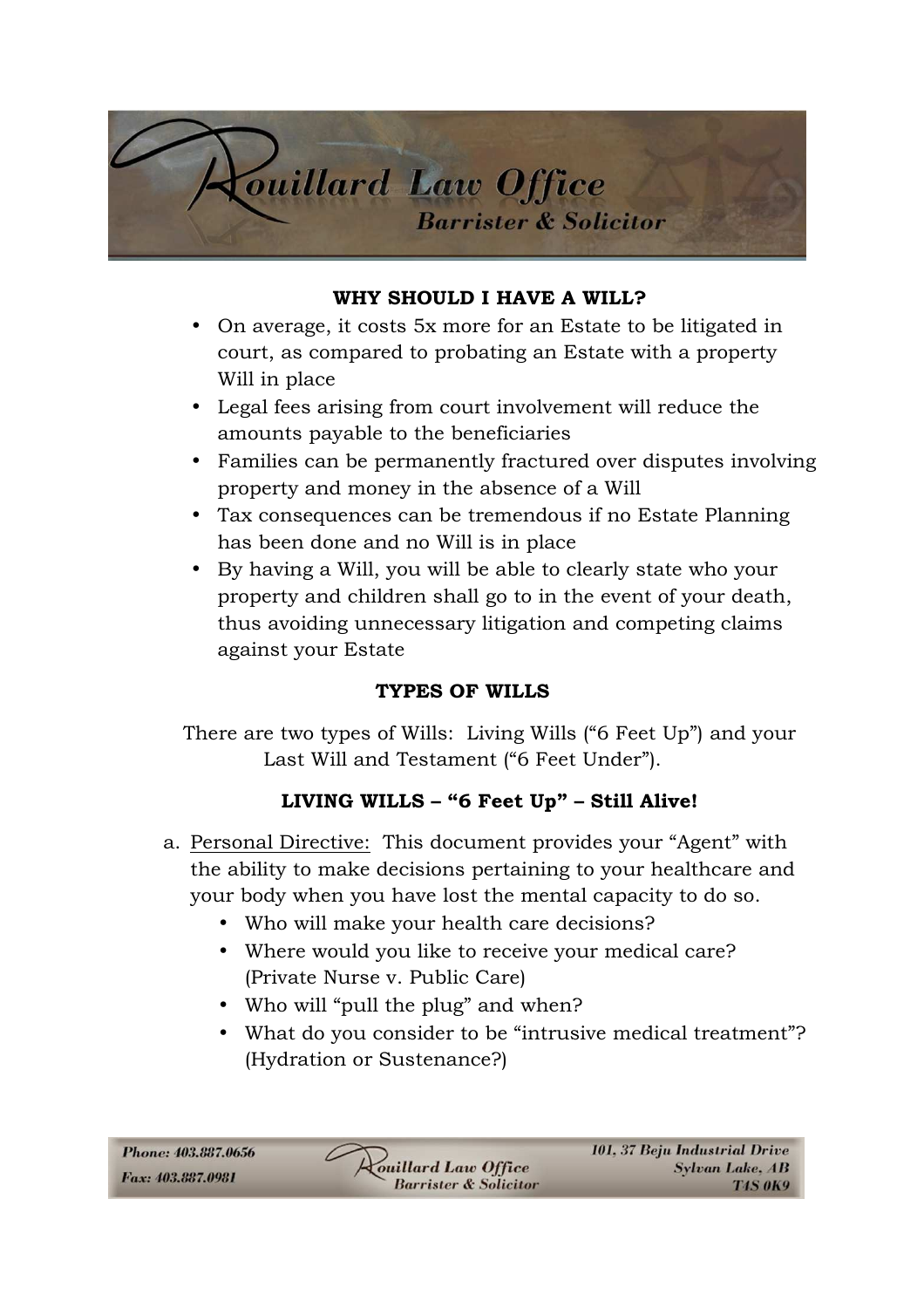

- b. Power of Attorney: This document gives your "Attorney" the ability to handle all of your legal and financial obligations when you have lost the mental capacity to handle them on your own.
	- Who will make legal and financial decisions on your behalf?
	- Are there specific investments or assets you have set aside to offset the cost of your care as you grow older?
	- How will your Attorney access your investments or assets to raise the funds to offset the cost of your care as you grow older?
	- Can your Attorney give gifts or loans to family or charities?

## **LAST WILL & TESTAMENT – "6 Feet Under"**

Your Last Will and Testament governs the payment of your debts and the distribution of your assets upon death. Important considerations made in drafting your Will include:

- Who will pay your debts and distribute your property upon your death (Executor/Trustee)?
- Who will care for your minor children upon your death (Guardian)?
- At what age would you prefer your children to receive their property (otherwise, 18 is the default)?
- Is there specific property you would like to leave to someone (Specific Bequest)?
- If you have no spouse or children surviving you, where does your property go?